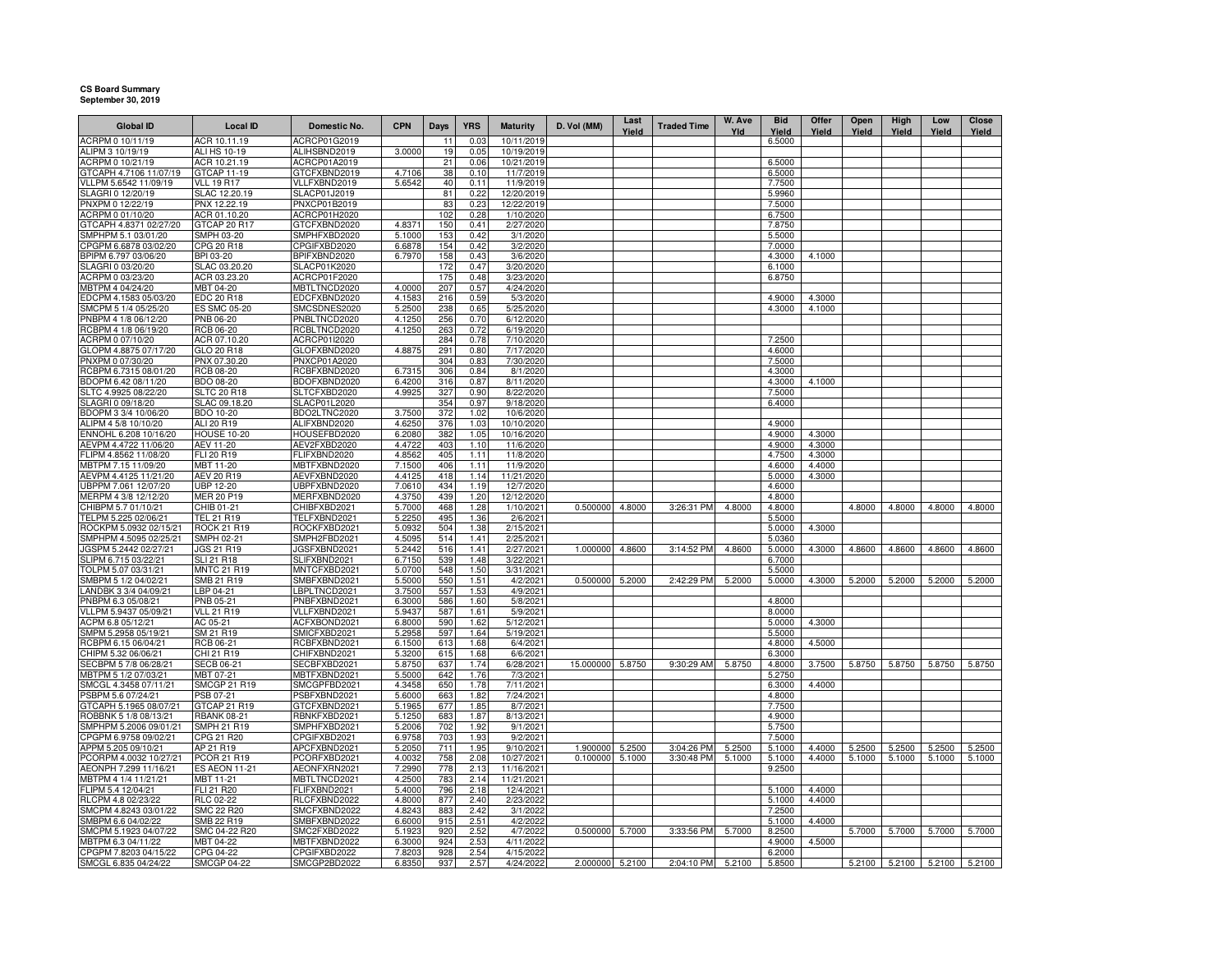| <b>Global ID</b>                                | <b>Local ID</b>                           | Domestic No.                 | <b>CPN</b>       | Days         | <b>YRS</b>   | <b>Maturity</b>          | D. Vol (MM)      | Last<br>Yield | <b>Traded Time</b> | W. Ave<br>Yld | <b>Bid</b><br>Yield | Offer<br>Yield | Open<br>Yield | High<br>Yield | Low<br>Yield | <b>Close</b><br>Yield |
|-------------------------------------------------|-------------------------------------------|------------------------------|------------------|--------------|--------------|--------------------------|------------------|---------------|--------------------|---------------|---------------------|----------------|---------------|---------------|--------------|-----------------------|
| ALIPM 6 04/27/22                                | ALI 22 R19                                | ALIFXBND2022                 | 6.0000           | 940          | 2.57         | 4/27/2022                |                  |               |                    |               | 5.1000              | 4.4000         |               |               |              |                       |
| ALIPM 4 1/2 04/29/22                            | ALI 22 4.5                                | ALI2FXBD2022                 | 4.5000           | 942          | 2.58         | 4/29/2022                |                  |               |                    |               | 5.1000              | 4.4000         |               |               |              |                       |
| PSBPM 3 1/2 04/30/22                            | PSB 04-22                                 | PSBLTNCD2022                 | 3.5000           | 943          | 2.58         | 4/30/2022                |                  |               |                    |               |                     |                |               |               |              |                       |
| SMPHPM 6.2223 05/17/22                          | <b>SMPH 05-22</b>                         | SMPHFXBD2022                 | 6.2223           | 960          | 2.63         | 5/17/2022                |                  |               |                    |               | 6.0000              |                |               |               |              |                       |
| CHIBPM 3 1/4 05/18/22                           | CHIB 05-22                                | CHIBLTNC2022                 | 3.2500           | 961          | 2.63         | 5/18/2022                |                  |               |                    |               |                     |                |               |               |              |                       |
| SLTC 5.5796 05/22/22<br>UBPPM 6 06/03/22        | <b>SLTC 22 R20</b><br>UBP 06-22           | SLTCFXBD2022<br>UBPFXBND2022 | 5.5796<br>6.0000 | 965<br>977   | 2.64<br>2.68 | 5/22/2022<br>6/3/2022    |                  |               |                    |               | 5.1000<br>4.9000    | 4.4000         |               |               |              |                       |
| PNBPM 3 1/4 06/06/22                            | PNB 06-22                                 | PNBLTNCD2022                 | 3.2500           | 980          | 2.68         | 6/6/2022                 |                  |               |                    |               |                     |                |               |               |              |                       |
| ENNOHL 6.131 07/16/22                           | HOUSE 22 R20                              | HOUSEFBD2022                 | 6.1310           | 1020         | 2.79         | 7/16/2022                |                  |               |                    |               | 7.0000              |                |               |               |              |                       |
| SMPM 6.9442 07/16/22                            | SM 22 R19                                 | SMICFXBD2022                 | 6.9442           | 1020         | 2.79         | 7/16/2022                |                  |               |                    |               | 5.6450              |                |               |               |              |                       |
| AEVPM 5.0056 08/06/22                           | AEV 22 R20                                | AEVFXBND2022                 | 5.0056           | 1041         | 2.85         | 8/6/2022                 | 0.250000         | 5.1000        | 11:26:19 AM        | 5.1000        | 5.1000              |                | 5.1000        | 5.1000        | 5.1000       | 5.1000                |
| FLIPM 5.3567 08/20/22                           | FLI 22 R20                                | FLIFXBND2022                 | 5.3567           | 1055         | 2.89         | 8/20/2022                |                  |               |                    |               | 5.0000              |                |               |               |              |                       |
| EWPM 4 09/21/22                                 | EW 09-22                                  | EWBLTNCD2022                 | 4.0000           | 1087         | 2.98         | 9/21/2022                |                  |               |                    |               |                     |                |               |               |              |                       |
| PNBPM 3 3/4 10/27/22                            | PNB 10-22                                 | PNB2LTNC2022                 | 3.7500           | 1123         | 3.08         | 10/27/2022               |                  |               |                    |               |                     |                |               |               |              |                       |
| CHIBPM 3.65 12/02/22                            | CHIB 12-22                                | CHIB2LTN2022                 | 3.6500           | 1159         | 3.17         | 12/2/2022                |                  |               |                    |               |                     |                |               |               |              |                       |
| ROBBNK 4 1/8 12/16/22                           | <b>RBANK 12-22</b>                        | RBANKLTN2022                 | 4.1250           | 1173         | 3.21         | 12/16/2022               |                  |               |                    |               |                     |                |               |               |              |                       |
| SMCGL 5 3/8 12/22/22                            | SMCGP 22 R20                              | SMCGPFBD2022                 | 5.3750           | 1179         | 3.23         | 12/22/2022               |                  |               |                    |               | 5.5000              |                |               |               |              |                       |
| LIPM 5.0496 01/07/23<br>RCBPM 3 3/4 02/11/23    | CPI 01-23 R20<br>RCB 02-23                | CPIFXBND2023<br>RCBLTNCD2023 | 5.0496<br>3.7500 | 1195<br>1230 | 3.27<br>3.37 | 1/7/2023<br>2/11/2023    |                  |               |                    |               | 5.2000              |                |               |               |              |                       |
| BDOPM 3 5/8 02/18/23                            | BDO 02-23                                 | BDOLTNCD2023                 | 3.6250           | 1237         | 3.39         | 2/18/2023                |                  |               |                    |               |                     |                |               |               |              |                       |
| GTCAPH 5.0937 02/27/23                          | GTCAP 23 R20                              | GTCFXBND2023                 | 5.0937           | 1246         | 3.41         | 2/27/2023                |                  |               |                    |               | 8.2500              |                |               |               |              |                       |
| SMPHPM 5.663 03/01/23                           | <b>SMPH 23 R21</b>                        | SMPHFXBD2023                 | 5.6630           | 1248         | 3.42         | 3/1/2023                 | 0.480000         | 5.2500        | 3:26:39 PM         | 5.2500        | 5.1000              |                |               | 5.2500 5.2500 | 5.2500       | 5.2500                |
| SMCPM 6 1/4 03/19/23                            | SMC 23 R21                                | SMCFXBND2023                 | 6.2500           | 1266         | 3.47         | 3/19/2023                |                  |               |                    |               | 5.1000              | 4.4000         |               |               |              |                       |
| PNBPM 3 7/8 04/26/23                            | PNB 04-23                                 | PNBLTNCD2023                 | 3.8750           | 1304         | 3.57         | 4/26/2023                |                  |               |                    |               |                     |                |               |               |              |                       |
| EDCPM 4.7312 05/03/23                           | EDC 23 R19                                | EDCFXBND2023                 | 4.7312           | 1311         | 3.59         | 5/3/2023                 |                  |               |                    |               | 5.1000              |                |               |               |              |                       |
| SECBPM 3 7/8 05/08/23                           | <b>SECB 05-23</b>                         | SECBLTNC2023                 | 3.8750           | 1316         | 3.60         | 5/8/2023                 |                  |               |                    |               |                     |                |               |               |              |                       |
| BPIPM 3 3/4 05/24/23                            | BPI 05-23                                 | BPILTNCD2023                 | 3.7500           | 1332         | 3.65         | 5/24/2023                | 0.600000         | 4.3000        | 2:37:40 PM         | 4.3000        |                     |                | 4.3000        | 4.3000        | 4.3000       | 4.3000                |
| ACPM 3.92 07/07/23                              | AC 23 R22                                 | ACFXBOND2023                 | 3.9200           | 1376         | 3.77         | 7/7/2023                 |                  |               |                    |               | 5.4000              |                |               |               |              |                       |
| SMCGL 4.7575 07/11/23<br>GLOPM 5.2792 07/17/23  | <b>SMCGP 23 R21</b><br>GLO 23 R20         | SMCGPFBD2023<br>GLOFXBND2023 | 4.7575<br>5.2792 | 1380<br>1386 | 3.78<br>3.8C | 7/11/2023<br>7/17/2023   | 7.200000         | 5.2200        | 2:57:15 PM         | 5.3619        | 6.6500<br>5.1000    |                | 5.9500        | 5.9500        | 5.2200       | 5.2200                |
| SMCGL 6 3/4 08/17/23                            | SMCGP 08-23 R21                           | SMCGP2BD2023                 | 6.7500           | 1417         | 3.88         | 8/17/2023                |                  |               |                    |               | 7.5750              |                |               |               |              |                       |
| UBPPM 4 3/8 08/21/23                            | UBP 08-23                                 | UBPLTNCD2023                 | 4.3750           | 1421         | 3.89         | 8/21/2023                |                  |               |                    |               |                     |                |               |               |              |                       |
| MBTPM 3 1/2 09/19/23                            | MBT 09-23                                 | MBTLTNCD2023                 | 3.5000           | 1450         | 3.97         | 9/19/2023                |                  |               |                    |               |                     |                |               |               |              |                       |
| ALIPM 7.0239 10/05/23                           | ALI 23 R21                                | ALI2FXBD2023                 | 7.0239           | 1466         | 4.01         | 10/5/2023                |                  |               |                    |               | 6.0000              |                |               |               |              |                       |
| ALIPM 3.8915 10/07/23                           | ALI 23 R22                                | ALIFXBND2023                 | 3.8915           | 1468         | 4.02         | 10/7/2023                |                  |               |                    |               | 5.4000              |                |               |               |              |                       |
| PCORPM 4.5219 10/27/23                          | PCOR 23 R21                               | PCORFXBD2023                 | 4.5219           | 1488         | 4.07         | 10/27/2023               |                  |               |                    |               | 7.5000              |                |               |               |              |                       |
| SECBPM 4 1/2 11/02/23                           | <b>SECB 11-23</b>                         | SECB2LTN2023                 | 4.5000           | 1494         | 4.09         | 11/2/2023                |                  |               |                    |               |                     |                |               |               |              |                       |
| BDOPM 4 3/8 11/07/23                            | BDO 11-23                                 | BDO2LTNC2023                 | 4.3750           | 1499         | 4.10         | 11/7/2023                |                  |               |                    |               |                     |                |               |               |              |                       |
| FLIPM 5.4333 11/08/23                           | FLI 23 R20                                | FLIFXBND2023<br>AEONFXRN2023 | 5.4333           | 1500         | 4.11<br>4.13 | 11/8/2023                |                  |               |                    |               | 5.4700              |                |               |               |              |                       |
| AEONPH 7.695 11/16/23<br>AEVPM 4.6188 11/21/23  | <b>ES AEON 11-23</b><br><b>AEV 23 R20</b> | AEVFXBND2023                 | 7.6950<br>4.6188 | 1508<br>1513 | 4.14         | 11/16/2023<br>11/21/2023 |                  |               |                    |               | 9.7500<br>6.2500    |                |               |               |              |                       |
| EWPM 4 5/8 12/07/23                             | EW 12-23                                  | EWBLTNCD2023                 | 4.625            | 1529         | 4.19         | 12/7/2023                |                  |               |                    |               |                     |                |               |               |              |                       |
| SMPM 5.159 12/09/23                             | SM 23 R21                                 | SMICFXBD2023                 | 5.1590           | 1531         | 4.19         | 12/9/2023                |                  |               |                    |               | 5.2000              |                |               |               |              |                       |
| VLLPM 8 12/21/23                                | <b>VLL 23 R21</b>                         | VLLFXBND2023                 | 8.0000           | 1543         | 4.23         | 12/21/2023               |                  |               |                    |               | 7.0000              |                |               |               |              |                       |
| CHIBPM 4.55 01/12/24                            | CHIB 01-24                                | CHIBLTNC2024                 | 4.5500           | 1565         | 4.29         | 1/12/2024                |                  |               |                    |               |                     |                |               |               |              |                       |
| ROBBNK 4 7/8 01/16/24                           | <b>RBANK 01-24</b>                        | RBANKLTN2024                 | 4.8750           | 1569         | 4.30         | 1/16/2024                |                  |               |                    |               |                     |                |               |               |              |                       |
| FDCPM 6.1458 01/24/24                           | FDC 24 R21                                | FDCFXBND2024                 | 6.1458           | 157          | 4.32         | 1/24/2024                |                  |               |                    |               | 5.9000              |                |               |               |              |                       |
| APPM 7.5095 01/25/24                            | AP 24 R22                                 | APCFXBND2024                 | 7.509            | 1578         | 4.32         | 1/25/2024                |                  |               |                    |               | 5.8000              |                |               |               |              |                       |
| ALIPM 5 01/30/24                                | ALI 24 R20                                | ALIFXBND2024                 | 5.0000           | 158          | 4.33         | 1/30/2024                | 15.000000        | 5.4390        | 3:03:44 PM         | 5.2297        | 5.1000              | 4.4000         | 5.1250        | 5.4390        | 5.1250       | 5.4390                |
| TELPM 5.2813 02/06/24<br>PSBPM 5 02/09/24       | <b>TEL 24 R21</b><br>PSB 02-24            | TELFXBND2024<br>PSBLTNCD2024 | 5.281<br>5.000   | 1590<br>159  | 4.35<br>4.36 | 2/6/2024<br>2/9/2024     |                  |               |                    |               | 7.0000              |                |               |               |              |                       |
| JGSPM 5.3 02/27/24                              | <b>JGS 24 R20</b>                         | JGSFXBND2024                 | 5.3000           | 1611         | 4.41         | 2/27/2024                |                  |               |                    |               | 7.0000              |                |               |               |              |                       |
| SMCPM 5.284 03/01/24                            | <b>SMC 24 R22</b>                         | SMCFXBND2024                 | 5.2840           | 1614         | 4.42         | 3/1/2024                 |                  |               |                    |               | 6.2500              |                |               |               |              |                       |
| STIEPM 5.8085 03/23/24                          | STIESG 24 R22                             | STIGFXBD2024                 | 5.808            | 1636         | 4.48         | 3/23/2024                |                  |               |                    |               | 6.2500              |                |               |               |              |                       |
| MEGPM 5.3535 03/28/24                           | <b>MEG 24 R22</b>                         | MEGFXBND2024                 | 5.353            | 1641         | 4.49         | 3/28/2024                |                  |               |                    |               | 6.8750              |                |               |               |              |                       |
| RCBPM 5 1/2 03/28/24                            | RCB 03-24                                 | RCBLTNCD2024                 | 5.500            | 1641         | 4.49         | 3/28/2024                |                  |               |                    |               |                     |                |               |               |              |                       |
| TOLPM 5 1/2 03/31/24                            | <b>MNTC 24 R21</b>                        | MNTCFXBD2024                 | 5.5000           | 1644         | 4.50         | 3/31/2024                |                  |               |                    |               | 7.0250              |                |               |               |              |                       |
| SMBPM 6 04/02/24                                | <b>SMB 24 R21</b>                         | SMBFXBND2024                 | 6.0000           | 1646         | 4.51         | 4/2/2024                 |                  |               |                    |               | 8.5000              |                |               |               |              |                       |
| MBTPM 5 3/8 04/04/24                            | MBT 04-24                                 | MBT2LTNC2024                 | 5.3750           | 1648         | 4.51         | 4/4/2024                 |                  |               |                    |               |                     |                |               |               |              |                       |
| PBC 5 5/8 04/08/24                              | <b>PBCOM 04-24</b>                        | PBCOMLTN2024                 | 5.6250           | 1652         | 4.52         | 4/8/2024                 |                  |               |                    |               |                     |                |               |               |              |                       |
| PCORPM 7.8183 04/19/24<br>SMCGL 7.1783 04/24/24 | <b>PCOR 24 R22</b><br>SMCGP 04-24 R22     | PCORFXBD2024<br>SMCGP2BD2024 | 7.8183           | 1663         | 4.55<br>4.57 | 4/19/2024<br>4/24/2024   |                  |               |                    |               | 5.4000              |                |               |               |              |                       |
| SMPHPM 5.1683 05/18/24                          | SMPH 05-24 R22                            | SMPH2FBD2024                 | 7.1783<br>5.168  | 1668<br>1692 | 4.63         | 5/18/2024                | 0.500000 5.3500  |               | 3:34:18 PM         | 5.3500        | 5.7000<br>5.4000    |                | 5.3500        | 5.3500        | 5.3500       | 5.3500                |
| SMPM 5.6125 05/19/24                            | SM 24 R21                                 | SMICFXBD2024                 | 5.6125           | 1693         | 4.64         | 5/19/2024                |                  |               |                    |               | 5.6450              |                |               |               |              |                       |
| AEVPM 6.0157 06/18/24                           | <b>AEV 24 R23</b>                         | AEVFXBND2024                 | 6.0157           | 1723         | 4.72         | 6/18/2024                |                  |               |                    |               | 5.7500              |                |               |               |              |                       |
| MBTPM 3 7/8 07/20/24                            | MBT 07-24                                 | MBTLTNCD2024                 | 3.8750           | 1755         | 4.81         | 7/20/2024                |                  |               |                    |               |                     |                |               |               |              |                       |
| FPM 6.0952 07/21/24                             | DD 24 R22                                 | DDFXBOND2024                 | 6.0952           | 1756         | 4.81         | 7/21/2024                |                  |               |                    |               | 7.2500              |                |               |               |              |                       |
| GTCAPH 5 5/8 08/07/24                           | GTCAP 24 R21                              | GTCFXBND2024                 | 5.6250           | 1773         | 4.85         | 8/7/2024                 |                  |               |                    |               | 8.7500              |                |               |               |              |                       |
| VLLPM 5.7512 08/08/24                           | <b>VLL 24 R23</b>                         | VLLFXBND2024                 | 5.7512           | 1774         | 4.86         | 8/8/2024                 |                  |               |                    |               | 7.1250              |                |               |               |              |                       |
| PNBPM 5 3/4 08/27/24                            | PNB 08-24                                 | PNBLTNCD2024                 | 5.7500           | 1793         | 4.91         | 8/27/2024                |                  |               |                    |               |                     |                |               |               |              |                       |
| SMPHPM 5.7417 09/01/24                          | <b>SMPH 24 R21</b>                        | SMPHFXBD2024                 | 5.7417           | 1798         | 4.92         | 9/1/2024                 |                  |               |                    |               | 6.1000              |                |               |               |              |                       |
| ALIPM 4.758 09/30/24                            | ALI 24 R22                                | ALI2FXBD2024                 | 4.7580           | 182          | 5.00         | 9/30/2024                | 10.300000 4.7580 |               | 9:39:44 AM         | 4.7580        | 5.0000              | 4.7500         | 4.7580        | 4.7580        | 4.7580       | 4.7580                |
| BDOPM 5 3/8 10/12/24                            | <b>BDO 10-24</b>                          | BDOLTNCD2024                 | 5.3750           | 1839         | 5.04         | 10/12/2024               | 0.100000 4.5260  |               | 2:18:10 PM         | 4.5260        |                     |                | 4.5260        | 4.5260        | 4.5260       | 4.5260                |